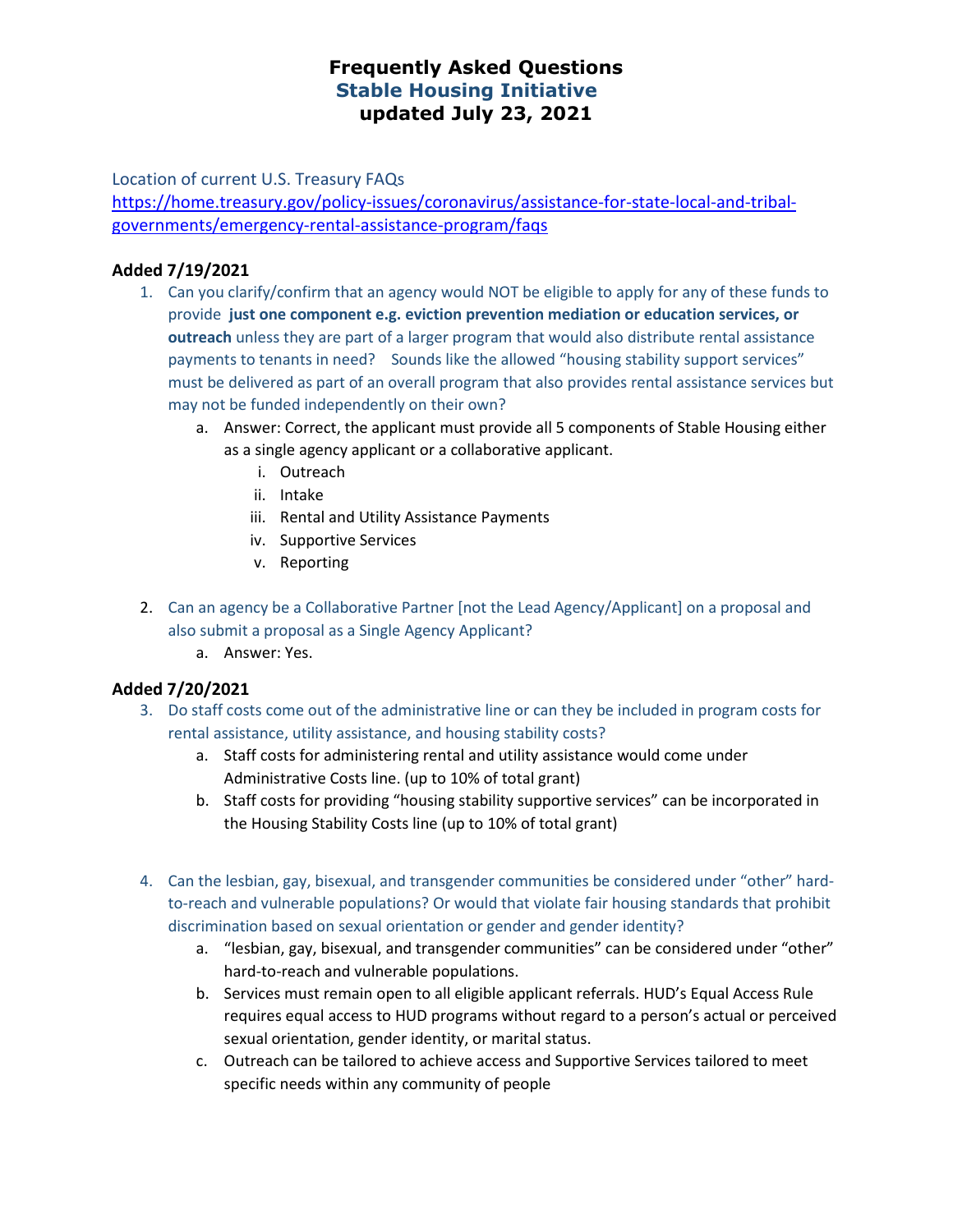# **Frequently Asked Questions Stable Housing Initiative updated July 23, 2021**

- 5. Does the Stable Housing Initiative use a **"housing first" model**, meaning clients don't have to stay sober or participate in any programming as a condition of staying in the housing?
	- a. Housing First is allowed, encouraged, but not required. The household being assisted must be obligated to pay rent and/or utilities. See for more details in the current U.S. Treasury FAQs [https://home.treasury.gov/policy-issues/coronavirus/assistance-for](https://home.treasury.gov/policy-issues/coronavirus/assistance-for-state-local-and-tribal-governments/emergency-rental-assistance-program/faqs)[state-local-and-tribal-governments/emergency-rental-assistance-program/faqs](https://home.treasury.gov/policy-issues/coronavirus/assistance-for-state-local-and-tribal-governments/emergency-rental-assistance-program/faqs)

### **Added 7/22/2021**

- 6. How does the 10% Admin expense need to be accounted for? We are trying to determine the organizational burden.
	- a. Administration expenses shall be invoiced as 10% of funds directed to households as included on the monthly invoice. The 10% Admin fee is a flat rate even if your admin expenses are more/less. *For example, if \$100,000 was directed to households for rental assistance. The Subrecipient can also invoice 10% [based on the \$100,000 invoice (\$10,000)] for Admin Expenses.*
	- b. Documentation will not be submitted with the invoice for the Admin expense.
- 7. "For us to assist more families, we would need to increase our staff. My question is rather or not personnel cost is required to be included in our overall administrative cost?"
	- a. Personnel costs are allowed, but not required under administrative costs. Also, see FAQ #6.
- 8. If the collaborative is serving a geographical area located both in the City of Columbus and a township outside the City of Columbus (but in Franklin County) – permitted?
	- a. YES!
- 9. For Allita360: Confirming the licensing fee is subtracted from the up to 10% administrative costs – correct?
	- a. YES!
- 10. Has the City negotiated a licensing fee with Allita360 or do we need to work directly with Allita 360 to determine the fee for the scope of our proposal?
	- a. We are working on that as we speak. I hope to have an answer soon.

#### **Added 7/23/2021**

- 11. What is Allita 360?
	- a. Allita 360 creates software tools for use by public agencies for the collection of data and documents to aid the end user in the decision making process when determining eligibility.
	- b. For the Emergency Rental Assistance program our system is currently in place for 25+ agencies across the country who offer eligible applicants assistance on their mortgage, utilities or rent.